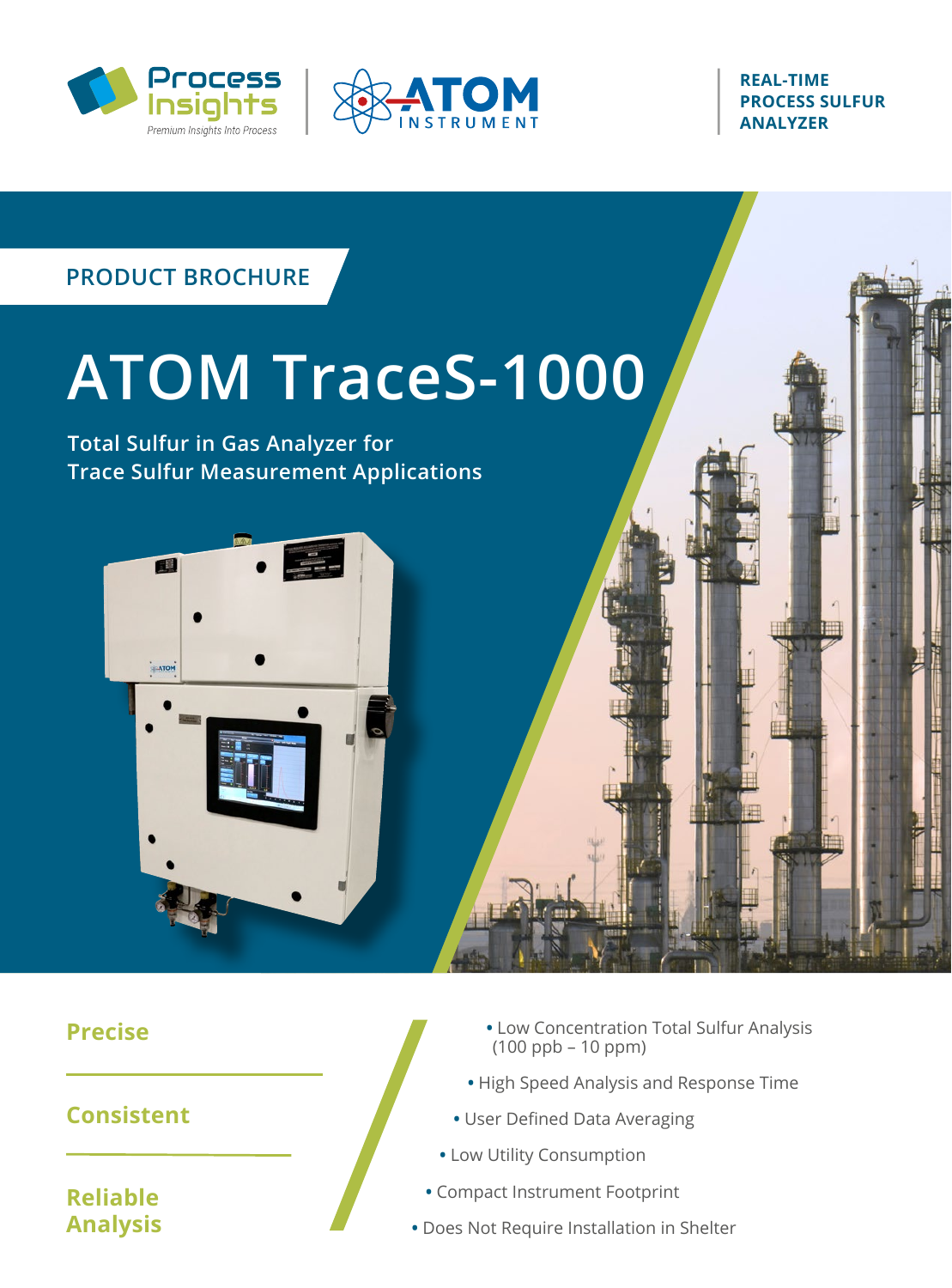ATOM Instrument offers the most versatile Total Sulfur analyzers available. The ATOM TraceS-1000 has the fastest analysis time of any commercially available analyzer allowing user-defined, multiple cycle averaging to improve analyzer performance. The analyzer operating software is both intuitive and user-friendly. In addition, the ATOM TraceS-1000 only requires 50/50 Argon/Oxygen

#### **Typical Applications for the TraceS-1000 includes Total Sulfur measurement in:**

- LPG
- Natural Gas
- Reforming and Isomerization
- Catalyst Protection
- Blending Operations
- Flare and Stack Gas
- Refinery Grade Fuels

#### **Key Features**

#### **Excimer UV Fluorescence (EUVF) Provides Low Range Detection and Stability**

The Model TraceS-1000 with EUVF is a field proven technology that utilizes an excitation wavelength that achieves high detection sensitivity and detector stability. The TraceS-1000 is an excellent fit for applications in the 0 – 1 ppm range and is exceptionally stable, even at concentrations less than 1 ppm. The TraceS-1000 is designed for outdoor installation and use in harsh environments as may be required by the refining (LPG), Gas Processing (NGL) and Natural Gas industries.

#### **Simplified Design Improves Certification and Process Monitoring**

The model TraceS-1000 Total Sulfur measurement provides complete analysis of all sulfur compounds potentially present in process gas streams and not just a few selected sulfur compounds as with some GC/TDL applications. Calibration and Validation is seamlessly incorporated with an optional calibration switching configuration and associated software for easy compliance or verification testing.

(Argox) mixture for normal operation and does not require installation in a shelter.

The ATOM TraceS-1000 is an online process analyzer utilizing patented Excimer UV Fluorescence (EUVF) technology to measure Total Sulfur in a variety of refinery process applications.

#### **Principle of Operation**

One of the most simple and practical low-level sulfur analytical techniques that has been widely used and proven over many years of industrial utilization is the UV Fluorescence method (UVF). The UV Fluorescence method involves injection of a sample into a high-temperature oxidation or combustion furnace, which converts all hydrocarbons into water  $(H, O)$  and carbon dioxide ( $CO<sub>2</sub>$ ) byproducts. Total sulfur content contained in any molecular-bound hydrocarbon species is similarly oxidized at temperatures in excess of 1000 $\degree$ C into sulfur dioxide (SO<sub>2</sub>) by the reaction:

 $R-SH + O_2 \rightarrow SO_2 + CO_2 + H_2$ 

The furnace effluent containing these combustion byproducts is directed into a detection chamber where it is excited by high-energy, shortwavelength emission from a UV excitation source. The UV photons from the excitation source or lamp, transfers energy into the SO<sub>2</sub> molecule and raises its energy level to create an excited singlet state. These excited molecules rapidly decay back to their lower energy ground state releasing the absorbed energy as a secondary emission known as fluorescence.

 $SO_2$  + hv  $\rightarrow$   $SO_2$ <sup>\*</sup>  $\rightarrow$   $SO_2$  + hv'

This low-level fluorescence emission is optically filtered to remove undesired wavelengths of the UV source and background scatter within the detector chamber. Detection of the filtered fluorescence emission is usually accomplished with a Photomultiplier Tube (PMT), Channel-Plate Multiplier (CPM) or other high gain, light-sensitive detector.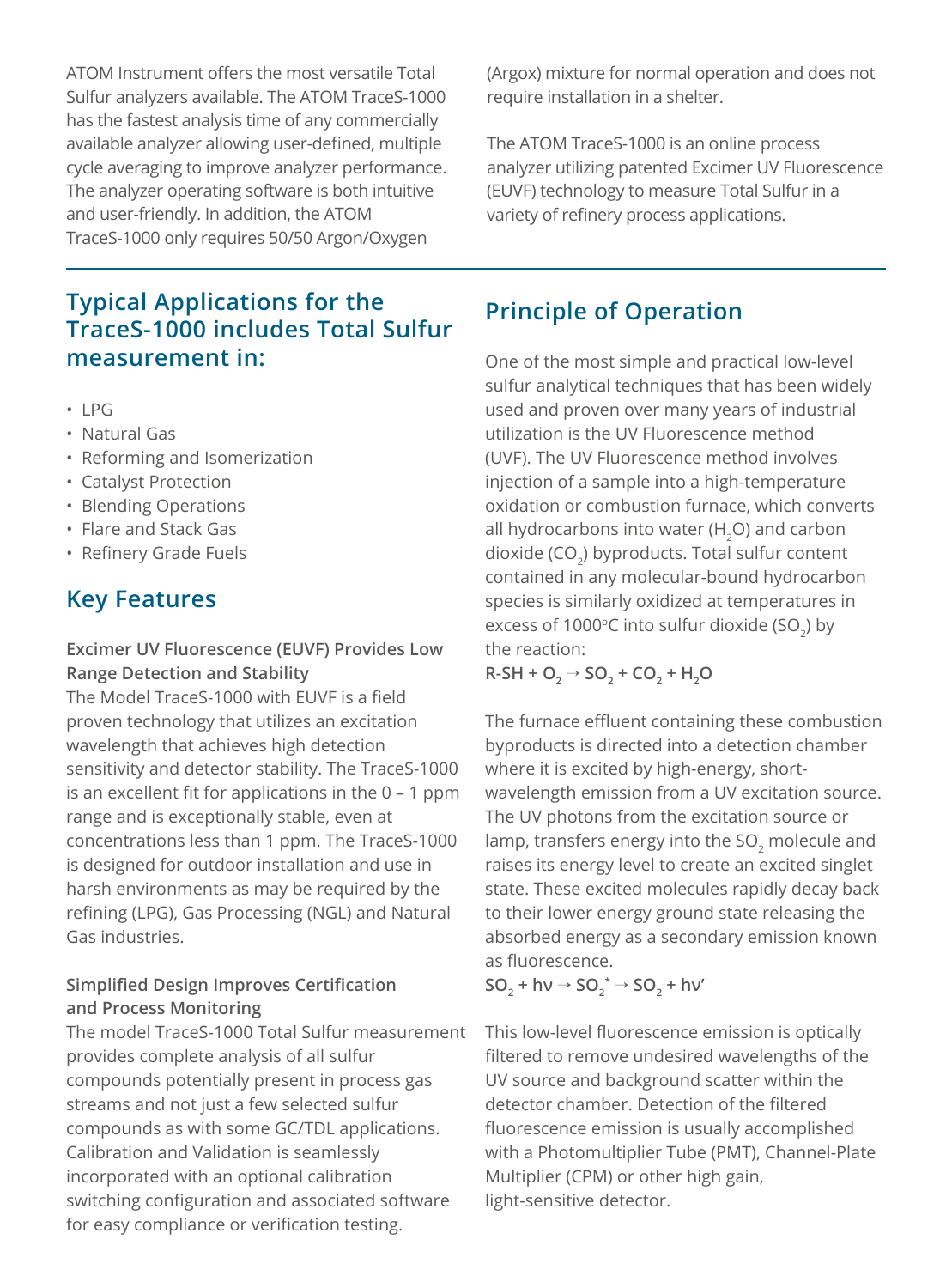The TraceS software incorporates a user-friendly Graphical User Interface (GUI) designed to be both intuitive and easy to use. All aspects of analyzer operation are accessible from the Main toolbar utilizing drop down menu screens. The home screen displays 3 user selectable digital readout and analog bar graphs updated in realtime from the analysis. Run Cycle Status and current timed events are refreshed moment by moment. Major system control elements are also incorporated in this home screen.

The calibrate menu allows complete control of the calibration and validation processes, including manual or auto calibration and validation sequencing. Analytical results acquired during calibration events may be inspected at any time prior to any subsequent calibration.

#### All other menu screens such as Timed Events, Detector, Analog Output, Digital I/O and System Alarm Settings, allow the user to easily monitor or make changes to all aspects of analyzer control and operation.

The GUI software also includes user setup and password security, as well as plotting of real-time analysis data and historical settings.



#### **Remote ATOM ACCESS®**

The Analyzer Central Communication Ethernet Server Software allows an authorized user to access any ATOM analyzer on the facility network from an internal office or work station. After a successful security login, the network will initiate communication to the selected instrument of choice. Once connected, the instrument can be operated and interfaced with just as if the user was standing directly in front of the instrument. Instead of utilizing the analyzer touch screen, the remote connection keyboard and mouse are used for all interface requirements.

#### **Speed of Analysis and Response Time**

The ATOM TraceS-1000 is specifically designed for high speed analysis and a fast response time. This feature enables more rapid, real-time measurements to be performed allowing process events and changes to be more timely monitored and quantified. Process variations and detail potentially obscured with slower responding analyzers, may be revealed or become more apparent. Although the cycle time is completely user selectable, a 100-180-second cycle time is standard. However, the TraceS-1000 can be easily reconfigured should the need for higher speed analysis be necessary or desired.

#### **Low Concentration Total Sulfur Analysis**

The TraceS-1000 allows stable and accurate analysis at low sulfur concentrations below 1 ppm. Taking advantage of the lower cycle time, any number of standard analysis up to 10 sequential results can be seamlessly averaged to provide a more consistent and reliable concentration measurement, allowing optimization of low range detection performance and analyzer response time depending on application requirements.

#### **Most Compact Footprint**

The following table allows direct comparison for size and occupied volume of the ATOM TraceS-1000 vs current standard instrument packages. (Dimensions do not include size of the mounting framework or stand)

|        | Package 1                | Package 2    | <b>ATOM TraceS</b>     |
|--------|--------------------------|--------------|------------------------|
| Height | 45/56 inches<br>(D1/D2)  | 45.00 inches | 38.00 inches           |
| Width  | 24.00 inches             | 26.00 inches | 27/32 inches           |
| Depth  | 18.00 inches             | 17.00 inches | 12.75 inches           |
| Volume | 11.25/14 ft <sup>3</sup> | 11.50 $ft^3$ | $8.10$ ft <sup>3</sup> |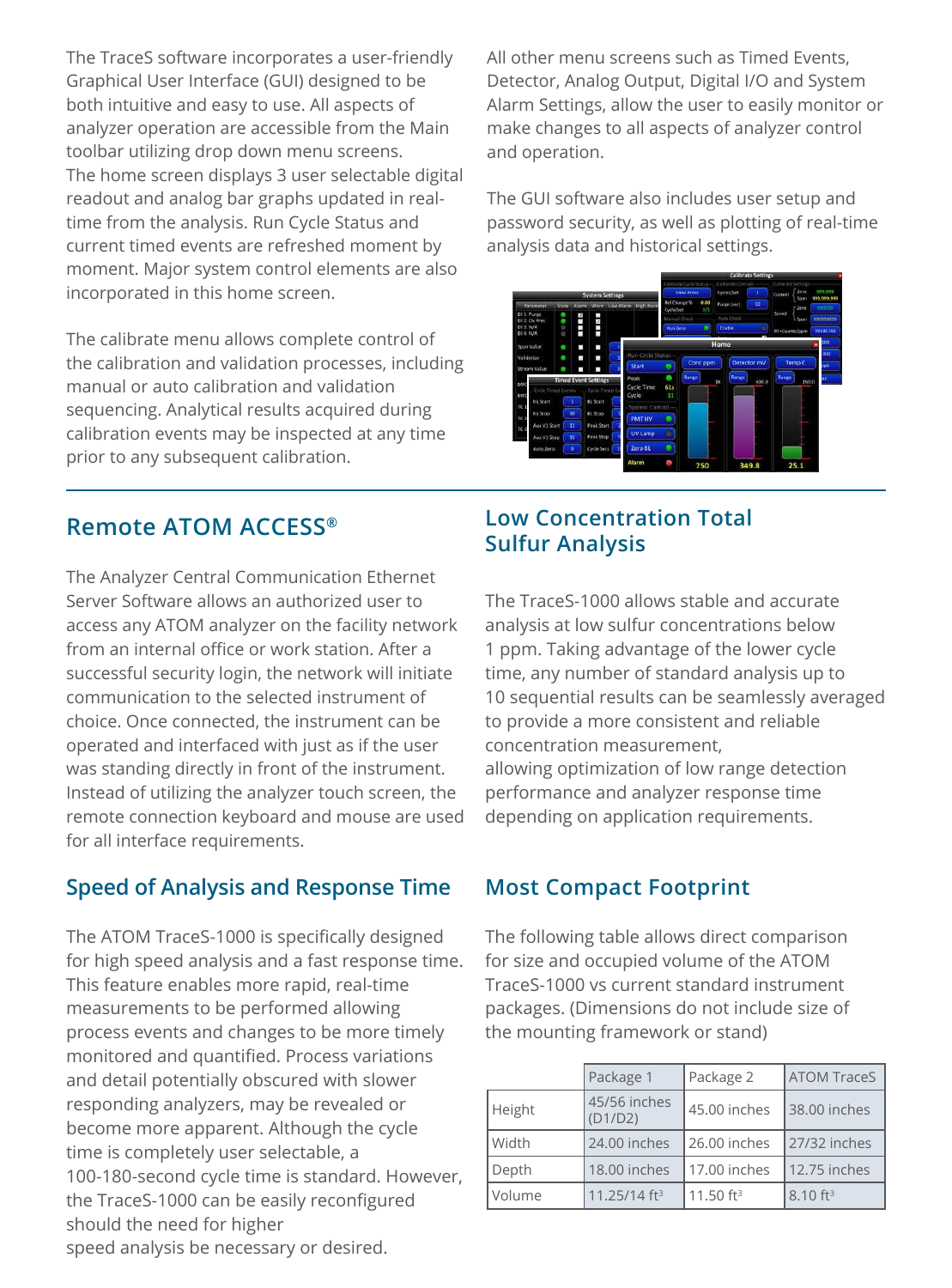## **SPECIFICATIONS**

# **Analytical Performance**

**Measurement Method:** Total Sulfur – Excimer UV Fluorescence (EUVF)

| <b>Measurement Range:</b> | 100 ppb – 10 ppm (as required for specific gas application)                                                                                     |
|---------------------------|-------------------------------------------------------------------------------------------------------------------------------------------------|
| <b>Repeatability:</b>     | 50 ppb SD or ±2% of measured value, whichever is greater.<br>30 ppb SD with 5-min. averaging or ±2% of measured value,<br>whichever is greater. |
| Linearity:                | ±2% of full scale (dynamic range dependent)                                                                                                     |
| <b>Response Time:</b>     | 99% (+) in one cycle (100 secs typical)                                                                                                         |
| <b>Calibration:</b>       | Automatic or manual                                                                                                                             |

## **Analog/Discrete Data Communications**

| <b>Analog Outputs:</b>                        | Two 4-20 mA DC                                                                                                                                                                            |
|-----------------------------------------------|-------------------------------------------------------------------------------------------------------------------------------------------------------------------------------------------|
| <b>Alarm Outputs:</b>                         | One global dry contact triggered by one or more of the following:<br>Power failure, loss of purge, low oxidizer pressure, autocal fault,<br>analyzer in calibration, analyzer not running |
| <b>Digital Data</b><br><b>Communications:</b> | RS-232/RS-485/RS-422 Modbus (with TCP/IP Ethernet)                                                                                                                                        |
| Local MMI (GUI):                              | 12" Touchscreen computer with embedded Windows 7 allows complete<br>operation and control of all analyzer functions                                                                       |
| <b>Remote Interface:</b>                      | ATOM ACCESS allows complete control of TraceS-1000, including<br>monitoring of analysis parameters and digital data values                                                                |

# **Utility Requirements**

| Ambient       | -20 $^{\circ}$ C to +40 $^{\circ}$ C |                    | <b>Instrument Air:</b> 70 psig (4.8 bar), 5 SCFM, Oil |
|---------------|--------------------------------------|--------------------|-------------------------------------------------------|
| Temperature:  | $(-4^{\circ}$ F to $+104^{\circ}$ F) |                    | Free, $-40^{\circ}$ C ( $-40^{\circ}$ F) dew point    |
| <b>Power:</b> | 120 VAC, 50/60 Hz                    | <b>UHP Oxygen:</b> | 40 psig (3 bar) 100 SCCM                              |
|               | at 2200 watts (max.)                 | <b>UHP Argon:</b>  | 40 psig (3 bar) 120 SCCM                              |

# **Physical Parameters**

| <b>Dimensions:</b>     | 965.2 mm (38.0 in) high x 660.4 mm (26.0 in) wide x 304.8 mm (12.0 in) deep |
|------------------------|-----------------------------------------------------------------------------|
| <b>Mounting:</b>       | Wall or Unistrut Stand                                                      |
| <b>Certifications:</b> | Built to NEC Class 1, Div 2, Group B, C, D. CSA (optional)                  |